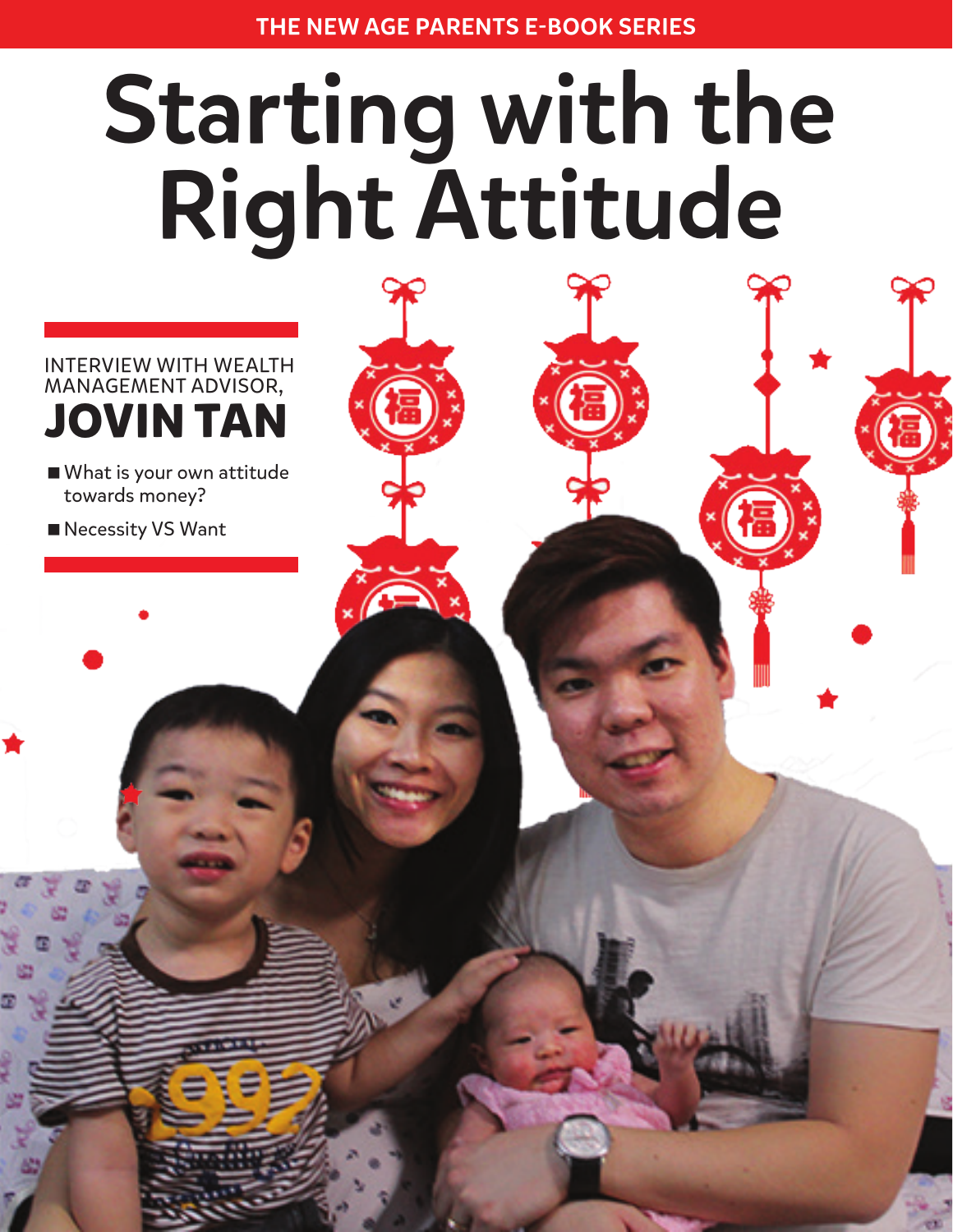## **The New Age Parents Team**

#### **Editor**

Michelle Ang

#### **Art Director**

Michelle Ang

#### **Marketing Head And Advertising Sales Director**

Elaine Lau

For advertising enquiries, email us at advertise@thenewageparents.com

#### **Web Development Director**

Seow Poh Heng

While every care is taken in the production of this E-book, the publisher, editor and its team assume no responsibility for any inaccuracies and omission, which might arise. Opinions by the editor, contributor and advertisers are not necessarily those of the publisher and the editor. The articles in this E-book are for references only.

### This E-book series is sponsored by Jopez Academy.



Read other E-book series at www.thenewageparents.com/e-books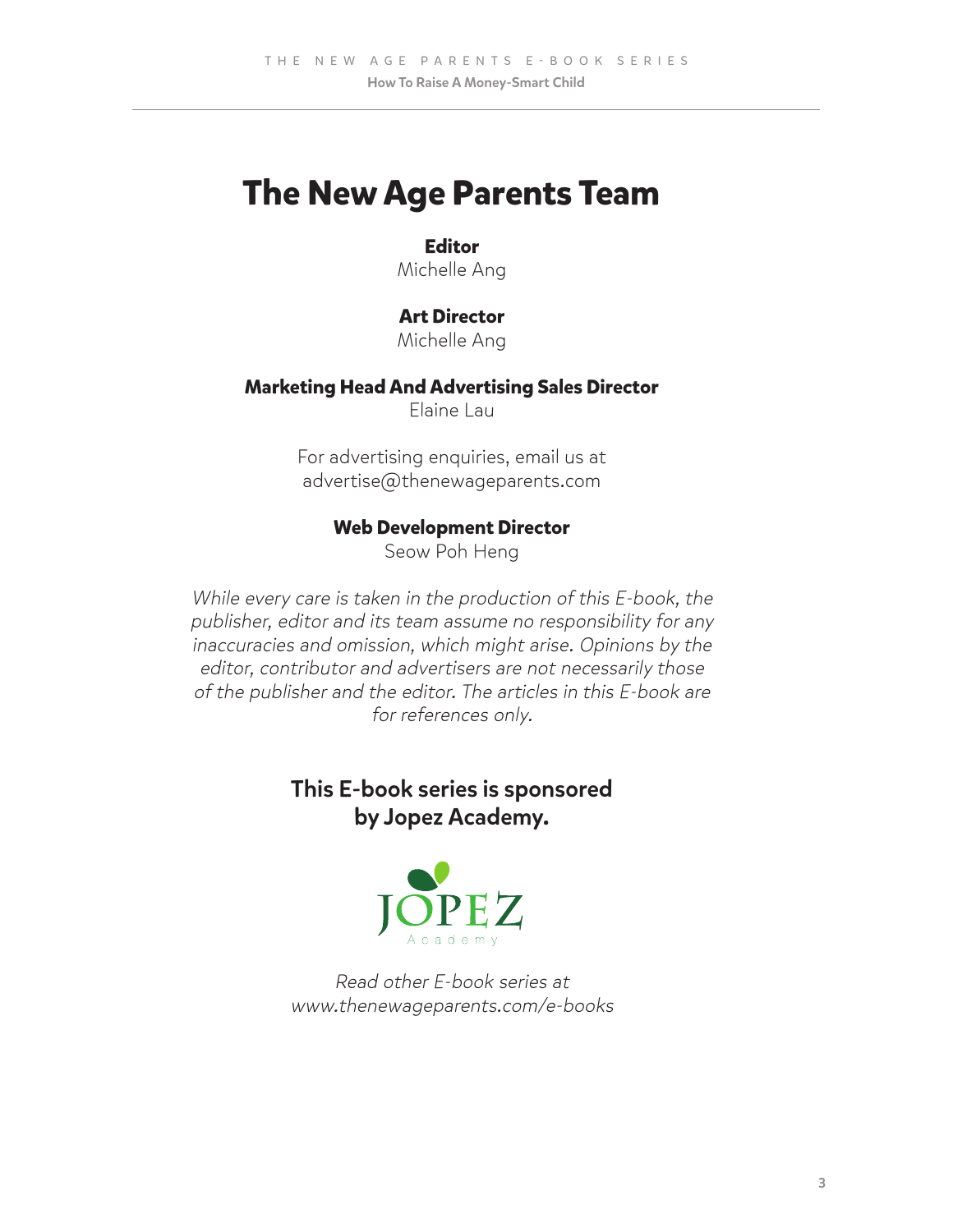## **1: Starting With The Right Attitude**

*When does a child start to form financial habits?* 

A study by Cambridge University suggests that most children are able to grasp basic money concepts and form "core behaviours" by age seven. It theorised that a child's ability to manage complex financial and other issues were greatly influenced by their early experiences provided by their parents. Experiences such as learning how to plan ahead, how to reflect, and how to regulate their emotions; these played a major role in encouraging constructive financial behaviour as children grow up.

"Do not underestimate the effects of your money habits on your children," adds Jovin Tan, a Wealth Management Advisor and mother of two young children from Singapore. Jovin, 29, who is married to a guitar trainer, believes every parent can influence their children about money in a positive manner.

"Our view and beliefs on money *can* and *will* influence our child's view of money as they grow older. Through their day-to-day interactions with us and other adults, through their observations of adults interacting with each other; these experiences are subconsciously ingrained into their minds."

But before we can influence our children, parents have to be clear of their own values and attitudes. With eight years of experience in helping individuals manage their wealth, Jovin shares her insights.

#### **We have to be aware of our own view, speech and actions**

Do not underestimate your child's ability to learn and imitate. Children from as young as 3-years-old can grasp money concepts such as saving and spending. By observing you and adults around them, they can pick up how money is handled within the family, and learn what adults consider as important. Regardless of whether you consciously teach your child about these values, they will come to their own conclusions based on their observations and experiences. Gradually, they will start to form their own money value system.

#### **There is no benchmark or one right view**

Every individual's upbringing is different, so it's hard to pinpoint or set a benchmark on what is considered a healthy view towards money. Money empowers individuals, it can also disempower others. I believe in exercising a level of contentment; to be happy and satisfied with what I currently have and making the most out of it.

#### **Your childhood and upbringing**

Generally, we impart values based on what our own parents have taught us, and from our environment. Recall your childhood days. How did your parents teach you about money? Were you taught to save your pocket money, spend it, or share part of it?

Then think about the environment you grew up in. Were there times when your parents had money problems and you often heard them argue about it? Were they open about their financial struggles, or did they hide it? Or did they pamper and shower you with toys and overseas holiday travels?

As a Wealth Management Advisor, many parents share with me they want to give their child a better life than they had, due to poverty they experienced as a child. So they lavish their children with material goods and experiences. Although the intention is out of love, doing so may impart another set of values.

This can hinder a child's experience to be financially responsible and savvy. For example, by giving your child whatever he or she desires with-

#### **FOOD FOR THOUGHT:**

*What values or attitudes did you gain from your upbringing? Has it benefitted you as your grew up? Would you want to continue imparting them to your children?*